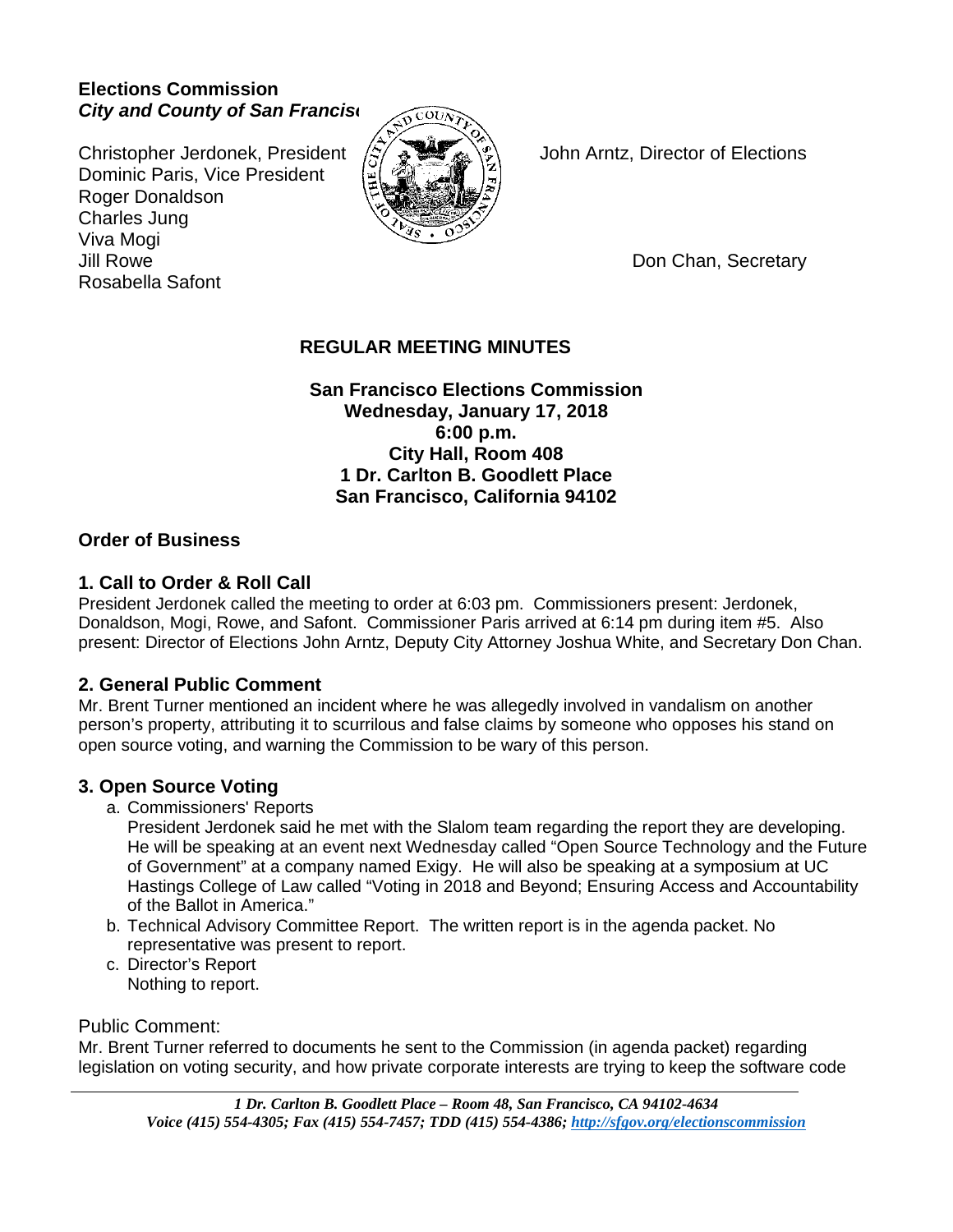proprietary and not open source.

#### **4. Approval of Minutes of Previous Meeting**

Commissioner Rowe moved to approve the minutes of the November 15, 2017 meeting, seconded by Commissioner Safont. Upon voice vote, the motion carried 5-0.

#### **5. Commissioners' Reports**

President Jerdonek mentioned that there was a Commission action in 2016 that the Commission would produce a quarterly attendance report to be sent to the Appointing Authorities, and it is now being prepared to cover the period from the action to the present.

Commissioner Rowe asked if the Commission Annual Report was not on this meeting's agenda, and Secretary Chan apologized for cutting it off their printed copies when reproducing the agenda for tonight. It is calendared.

Vice President Paris arrived at 6:14pm

#### **6. Director's Report**

Director Arntz mentioned the charter amendment that Supervisor Fewer was going to introduce will be heard in committee next week. Vice President Paris questioned whether ordinances passed by the voters could be modified by the Board of Supervisors. Deputy City Attorney White explained that this is a proposed charter amendment, which is an implementing ordinance that would allow non-citizen voting.

Commissioner Donaldson asked if Slalom would be on time in presenting their report. Director Arntz said the report would be done by January 26, and would be a final report.

President Jerdonek asked about the RFP process for engaging an interim voting system. Director Arntz said the process is being set up. February 5, the personal services contract for this will be acted on by the Civil Service Commission. He is currently completing the specifications in the RFP (scope of work, etc.)

Commissioner Paris asked about item 4 sec.b, regarding quarterly poll worker advisory network meetings. Director Arntz explained that this will replace the manual process of poll workers calling in for updates and training. They can go online periodically for all needed information.

#### Public Comment

Mr. Brent Turner expressed interest in seeing the Slalom report and said it might be desirable to have some of the experts that Slalom spoke to review the document also. It is in the interest of greatest transparency to the process.

#### **7. 2015-16 Civil Grand Jury Report**

President Jerdonek said the Civil Grand Jury had asked for a response to this report but while the Commission had agreed with the findings, it hadn't responded to the recommendations (in agenda packet). He said it was similar to a finding the Commission acted on this past year, dealing with information on bond measures, in the voter's handbook. In that action the Commission responded that the findings and recommendations were outside of the Commission's purview.

Deputy City Attorney White commented that what goes into the voters' pamphlet is dictated by the Municipal Elections Code, and any changes would have to be done by an ordinance of the Board of Supervisors.

Commissioner Rowe asked for the language used last year. President Jerdonek read the Commission's response. Commissioner Rowe moved to adopt the same language as in the action taken for the 2017 Civil Grand Jury report. Vice President Paris seconded.